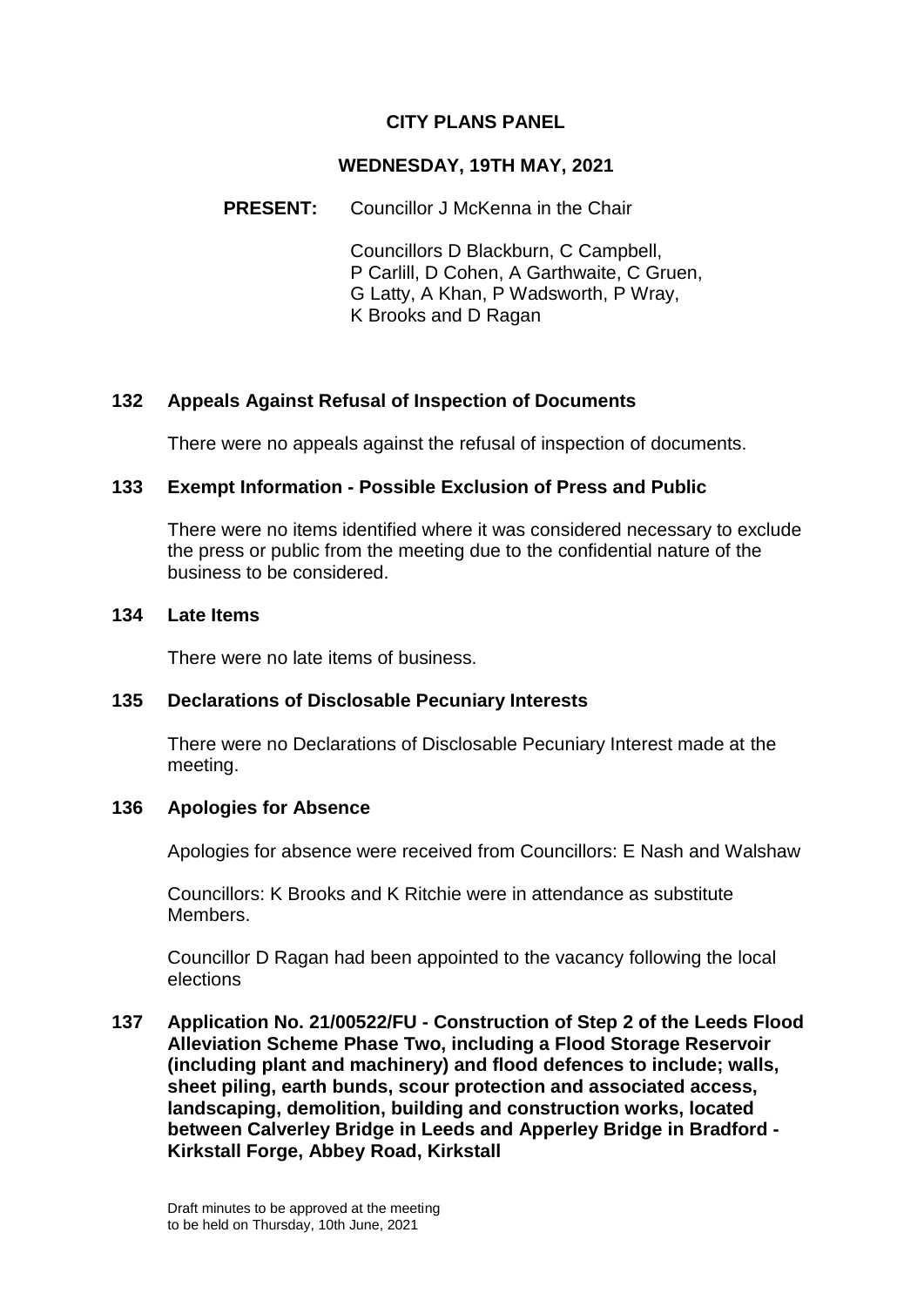The Chief Planning Officer submitted a report which sets out details of an application for the construction of Step 2 of the Leeds Flood Alleviation Scheme Phase Two, including a Flood Storage Reservoir (including plant and machinery) and flood defences to include; walls, sheet piling, earth bunds, scour protection and associated access, landscaping, demolition, building and construction works, located between Calverley Bridge in Leeds and Apperley Bridge in Bradford.

Site photographs and plans were displayed and referred to throughout the discussion of the application.

The Planning case officer addressed the Panel, speaking in detail about the proposal and highlighted the following:

- Site / location / context
- Background information/ historic flooding events
- This application Phase 2, Step Two Seeks the creation of a new flood storage reservoir and upstream works in Apperley Bridge – Uplift areas (Phase 1 and Phase 2, Step 2) to provide a 1 in 200 year standard protection
- An application had also been submitted to the City of Bradford Metropolitan District Council consisting of linear flood defence to provide a 1 in 200 year standard of protection to Applerley Bridge and to also offset the impact of the FSR Works in the Leeds District
- Phased approach
- Flood Storage Reservoir (FSR) Zone 14
- Access to the flood storage reservoir
- Woodhouse Grove School (Zone 14)
- Waterloo Crescent (Zone 15)
- Examples of linear flood interventions
- Apperley Bridge (Zone 15)
- Environmental Mitigation and Enhancement
- Proposed tree protection
- Sustainable Development
- Climate Emergency implications

The Planning Case Officer also detailed the holding objection that had been made by Sports England (a statutory consultee) following the publication of the Panel Report.

Members raised the following questions to officers/ applicant's representatives:

- The flow control structure, would this sit within the river.
- Was it correct that the playing pitches at Woodhouse Grove School often suffered from flooding events.
- Any trees removed would be replaced 3:1, would these trees be suitable for wet conditions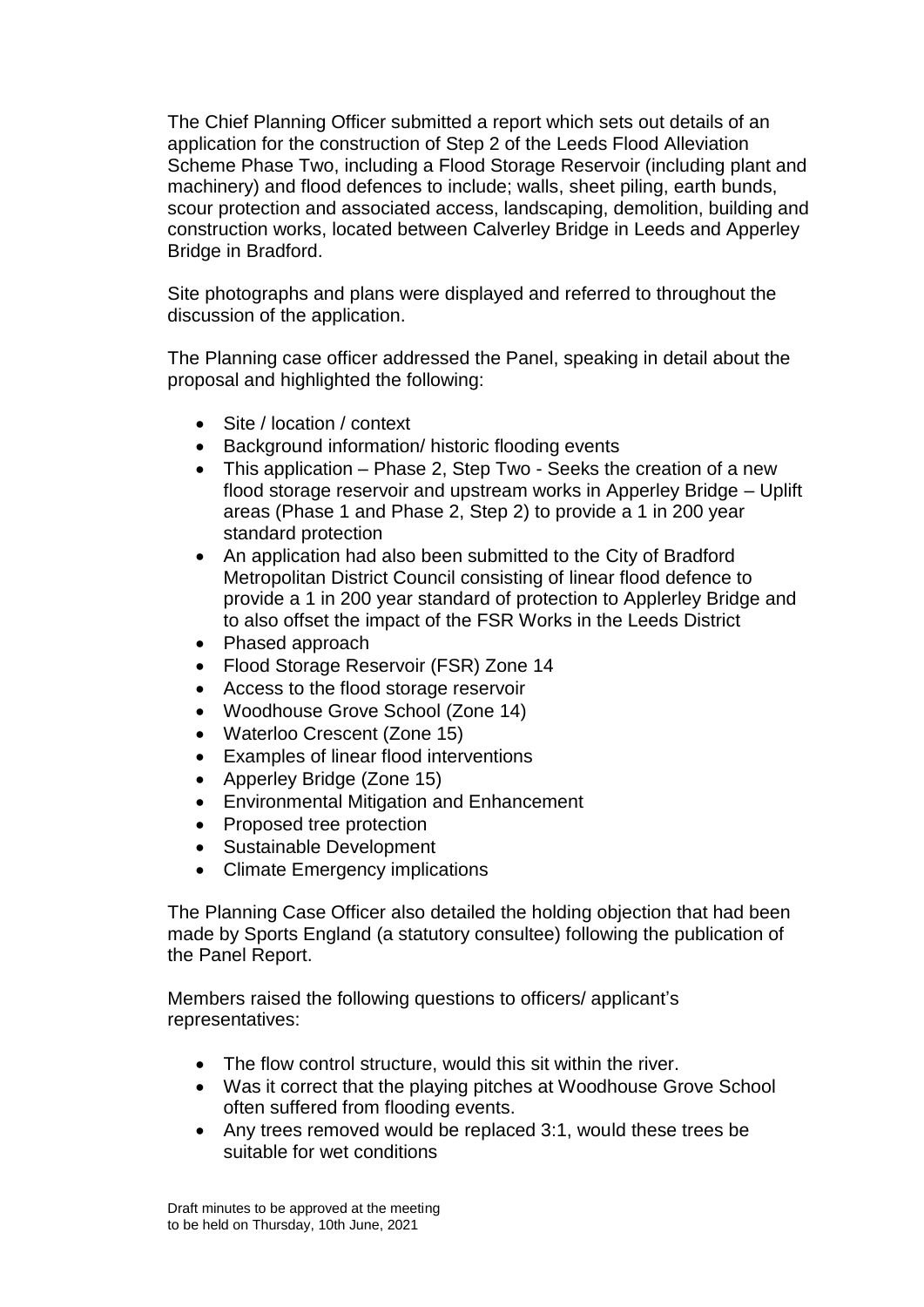- The flood storage reservoir together with the building on site, would these be safe and secure in terms of health and safety implications, would the facility be secure enough to prevent people getting in.
- Would any footpaths be lost as a consequence of this facility.
- There may be potential silting problems, who would be responsible for the removing of any silt.
- How would spoil be removed
- Could the canal system be used to transport any construction materials
- How would the design of the flood retention walls at Waterloo Crescent be determined
- Would there be any adverse impact on the canal towpath

In responding to the issues raised, officers said:

- The Planning Case Officer confirmed that the flow control structure would sit within the river. Although it would be visible it was considered to be well designed. Members were also informed that the stretch of river where the flow control structure would be located would be straightened to provide optimum flow.
- Officers confirmed that the playing pitches at Woodhouse Grove School were prone to flooding. As part of this scheme the flooding was likely to be deeper but the drainage of the pitches would only take 4 hours longer.
- Members were informed that the trees to be lost would be replaced on a 3:1 basis and initially locally where practical and that the tree species would be native species that were suitable for wet conditions such as Willow, Alder and Birch.
- Members were informed that the facility would be located on private land within the control of the Local Authority. There was a proposal to extend a nearby public right of way to stop trespassing. The site would be fenced and gated to prevent unauthorised access. All buildings within the site would be secured to a high level and the site would be monitored.
- Officer's confirmed that no footpath provision would be lost, but some new diversions may be created.
- Members were informed that maintenance to address issues such as silting would be the responsibility of the Management Team
- It was reported that any spoil would be put into existing pits within the site boundaries
- Construction traffic would use local roads
- The proposal is for glazed panels up to 1.4m high in places but the final details would be decided in consultation with the residents of Waterloo **Crescent**
- There would be no adverse impact on the canal towpath

In offering comments Members raised the following issues:

• This was an exciting proposal and welcomed